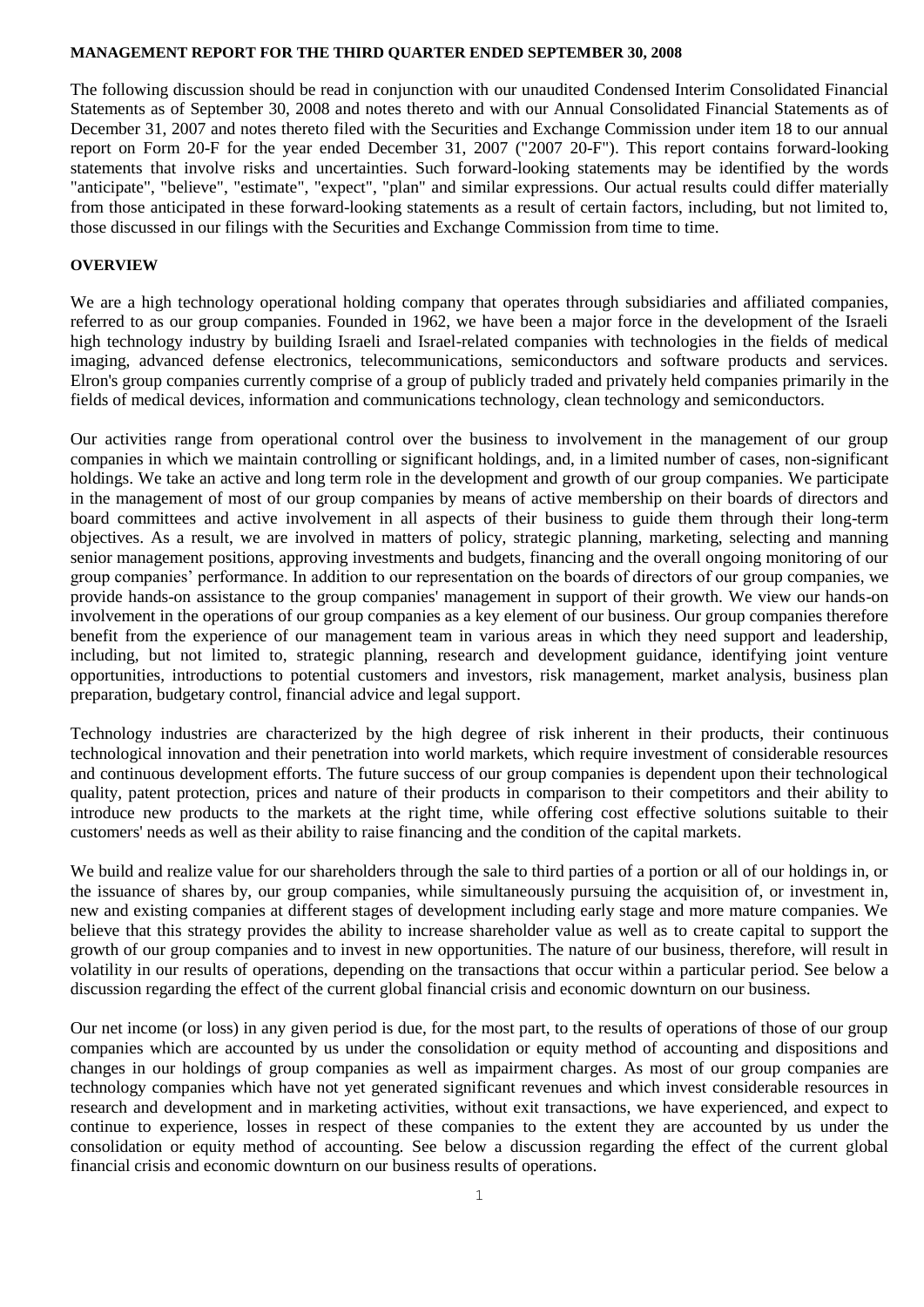Our capital resources in any given period are primarily affected by the extent of our investment in existing and new companies, the realization of certain holdings and available credit lines or loans, as well as the impact of any dividends or distributions to our shareholders. The results of operations of our group companies, and consequently, our results of operations and capital resources, are affected by general economic conditions as well as by factors specifically related to the technology markets and capital markets, which significantly affect the ability of our group companies to raise financing and our ability to dispose of holdings and realize gains from our holdings. See below a discussion regarding the effect of the current global financial crisis and economic downturn on our capital resources and our business results of operations.

## **GLOBAL FINANCIAL CRISIS AND ECONOMIC DOWNTURN**

The global markets are currently experiencing a financial crisis and economic downturn which may adversely affect our and our group companies business. Events pertaining to the financial crisis affect the securities markets which are facing increased volatility, including in securities of companies in the high-technology field. As a result, hightechnology companies, such as our group companies may experience difficulties in raising additional financing required to effectively operate and grow their businesses. It also may affect our ability to raise additional capital, meet banks covanents, secure additional bank facilities and sell holdings of our group companies. This may also affect our financial results, which are directly impacted by our ability to conclude profitable "exit" transactions of companies in our group.

In addition, due to the depressed prices of stocks in the securities markets and the downturn of the economy which may affect the demand for our group companies products, we may have to record impairment charges if the fair value of certain investments decrease below their carrying amount in an other than temporary manner.

## **EXCHANGE RATE FLUCTUATIONS**

Our group companies are exposed to foreign exchange rate fluctuations. Our functional currency, as well as that of most of our group companies, is the U.S. dollar. However, salaries and related expenses, which comprise a significant portion of our and most of our group companies' expenses, are denominated in NIS. Since 2007, the NIS materially strengthened against the U.S. dollar, which negatively affected our and our group companies' results of operations. If this trend continues, there will continue to be a negative impact on our and our group companies' results of operations. Since September 2008, the NIS has begun to weaken against the U.S. dollar, but it is still relatively strong as compared to its level at the begining of 2007.

# **MAJOR TRANSACTIONS AND INVESTMENTS DURING THE NINE MONTHS ENDED SEPTEMBER 30, 2008 AND SUBSEQUENTLY**

*Agreement with Rafael and settlement of claim by Rafael against Elron's subsidiaries, DEP and* Rafael Development Corporation Ltd *("RDC").* On December 30, 2007, Elron, DEP Technology Holdings Ltd. ("DEP") (100% held by Elron), RDC (50.1% held by DEP and 49.9% held by Rafael) and Rafael Advanced Defense Systems Ltd. ("Rafael") signed an agreement (the "Addendum") effective as of January 1, 2008 which was subsequently approved by the court. The Addendum amended the existing agreement between the parties pertaining to the rights granted to RDC to commercialize certain technologies of Rafael, and settled a claim filed by Rafael in September 2006 against DEP and RDC. Pursuant to the Addendum, RDC's rights to commercialize certain technologies of Rafael will continue without time restrictions. In January 2008 we made a one-time investment in RDC of \$4 million and are committed to make further investments of \$0.75 million in RDC for each company established by RDC based on Rafael's technologies. The Addendum settles all claims between Rafael and RDC and DEP as well as resolves other issues which will facilitate cooperation between the parties.

In 2008, RDC established two new companies, each of which is based on Rafael's technologies. Pursuant to the terms of the Addendum, Elron is to invest in the fourth quarter of 2008 \$750 thousand in RDC for each of these companies, totaling \$1.5 million, of which \$1.0 million was invested during October 2008.

*Medingo Ltd. ("Medingo").* In February 2008 Medingo received the second installment in the amount of \$12.5 million out of the total amount of approximately \$29 million it raised in November 2007. Medingo is developing a minature insulin pump for diabetic patients. As part of the financing round RDC invested \$18 million, we invested \$6.1 million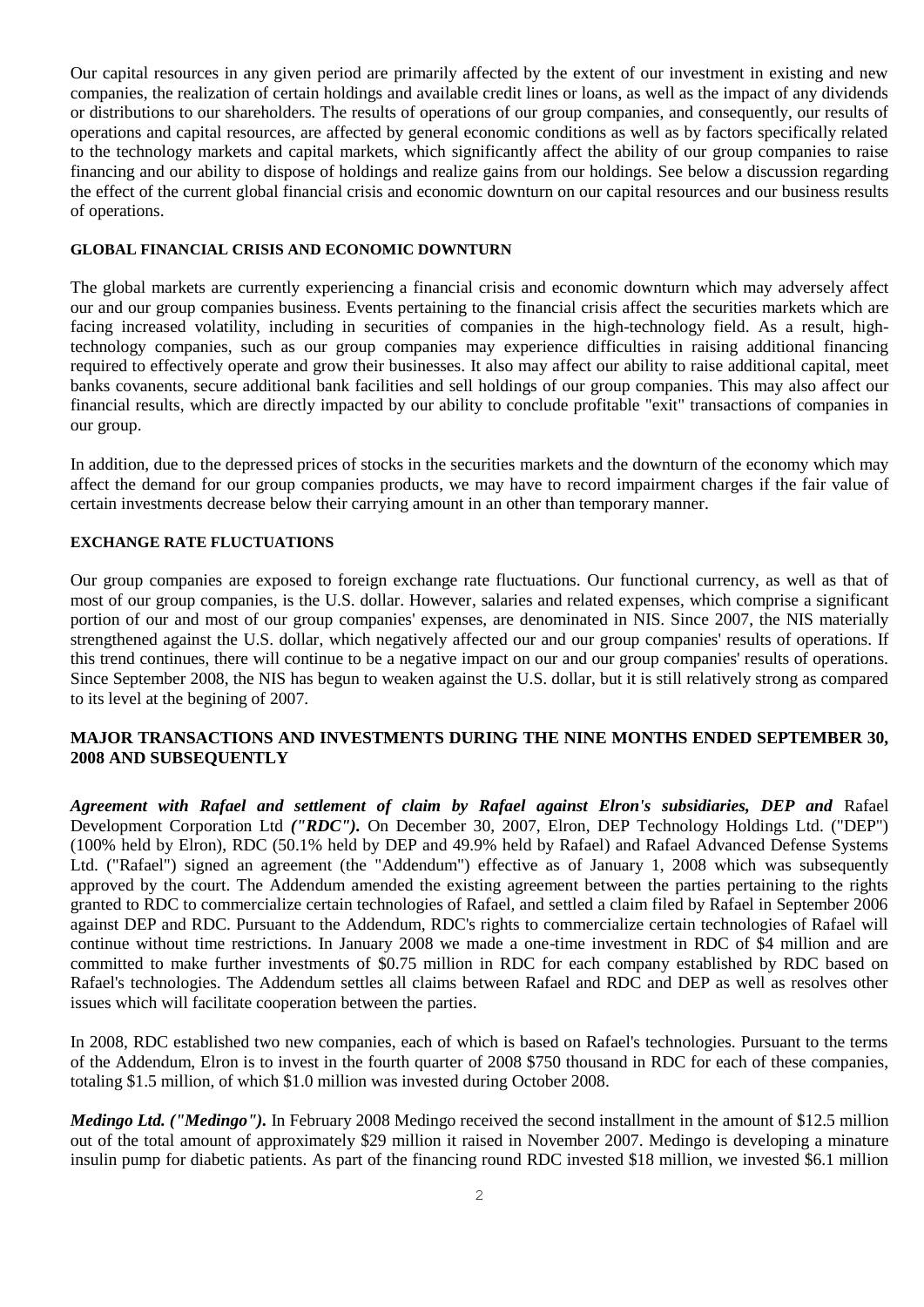(including \$4.2 million resulting from the conversion of convertible loans previously granted to Medingo) and a U.S. venture capital fund together with other investors invested \$5.1 million. As a result of the above transaction, we and RDC hold 7% and 70%, respectively, of Medingo's shares on a fully diluted basis and on an as converted basis (or 42%, representing Elron's direct and indirect fully diluted share (through RDC)).

*Brainsgate Ltd. ("BrainsGate").* In August 2008 BrainsGate completed a financing round of \$27.5 million. BrainsGate is developing a broad treatment platform technology for brain diseases. The round was initially an internal financing round (which was signed in January 2008) of \$12.5 million of which we invested approximately \$5.5 million. The financing round was extended in August 2008 by an additional \$15 million of which \$12.5 million is to be invested by Johnson & Johnson Development Corporation joined by VC-Fund Agate Medical Investments LP and the rest by existing shareholders, of which we invested additional \$1 million. The investment was granted in two equal installments: the first installment was granted immediately and the second investment is to be invested at the beginning of 2009. Following payment of all aggregate investments, we will hold approximately 21% of BrainsGate on a fully diluted and on an as converted basis.

*BPT (Bio-Pure Technology) Ltd. ("BPT").* In January 2008, BPT, a provider of advanced membrane-based separation solutions, completed an internal round of \$3.2 million of which Elron invested \$1.6 million. As a result Elron's holdings in BPT increased from 20% to 29% of BPT's equity on a fully diluted basis and on an as converted basis. In October 2008, we and other existing shareholders of BPT granted a convertible loan in the amount \$2.0 million to BPT in two installments of which we granted approximately \$1.0 million. The first installment in the amount of \$1.0 million was granted immediately (of which we invested approximately \$0.5 million) and the second installment will be granted in January 2009.

*Safend Ltd. ("Safend").* In February 2008, Safend, a leading provider of endpoint data leakage prevention solutions, completed a financing round of \$9 million, led by a European-based asset management fund. As part of the financing round Elron invested \$2.75 million. Following the above investment, Elron's share in the equity of Safend, on a fully diluted and on an as converted basis remains approximately 22%.

*AqWise – Wise Water Solutions Ltd. ("AqWise").* In March 2008, AqWise, 34% held by Elron, completed a financing round of \$3.6 million (which included conversion of previously granted convertible loans from existing shareholders) in three equal installments, of which Elron invested its pro rata amount of \$1.2 million. AqWise is a provider of advanced biological wastewater treatment technologies which increase capacity and nutrient removal in wastewater treatment plants, utilizing advanced bio film technology.

*Wavion Inc. ("Wavion").* In March and June 2008, Elron together with another shareholder of Wavion, a provider of metro WI-FI access points, in accordance with an agreement signed in August 2007, invested the second and third installments of a previous financing round. Each installment was in the amount of \$3.2 million of which Elron invested in each approximately \$2.0 million. In addition, simultaneously with the second installment, Elron together with such other shareholder purchased all the shares then held by a former shareholder in Wavion, of which Elron purchased 75% of the purchased shares. Following the above transactions, Elron holds approximately 57% of Wavion's share capital on a fully diluted and on an as converted basis.

Wavion is considered to be a variable interest entity and we are the primary beneficiary of Wavion. Accordingly we consolidated Wavion commencing at the end of the first quarter of 2008.

As a result of the initial consolidation of Wavion, an amount of approximately \$1.8 million was allocated mainly to intangible assets such as technology. The amount allocated to the above intangible assets is amortized by us on a straight-line basis over their weighted average expected useful life of 5 years.

*Impliant Inc. ("Impliant").* Impliant is engaged in the development of a novel posterior motion preservation system for spine surgery. Impliant has made positive progress since adverse clinical trial events occurred in the third quarter of 2007, which caused clinical trials to cease, and has restarted, and is now continuing, the clinical trial process after having received in May 2008 FDA approval to continue the study.

In March 2008, we and other existing shareholders of Impliant granted a convertible loan in the amount \$10.0 million to Impliant in two installments of which we granted \$6.0 million. The first installment in the amount of \$5.0 million was invested immediately (of which we granted \$3.0 million) and the second installment was invested in June 2008 upon completion of a certain milestone event by Impliant. Impliant is considered to be a variable interest entity and we are the primary beneficiary of Impliant. Accordingly, we consolidated Impliant commencing the end of the first quarter of 2008.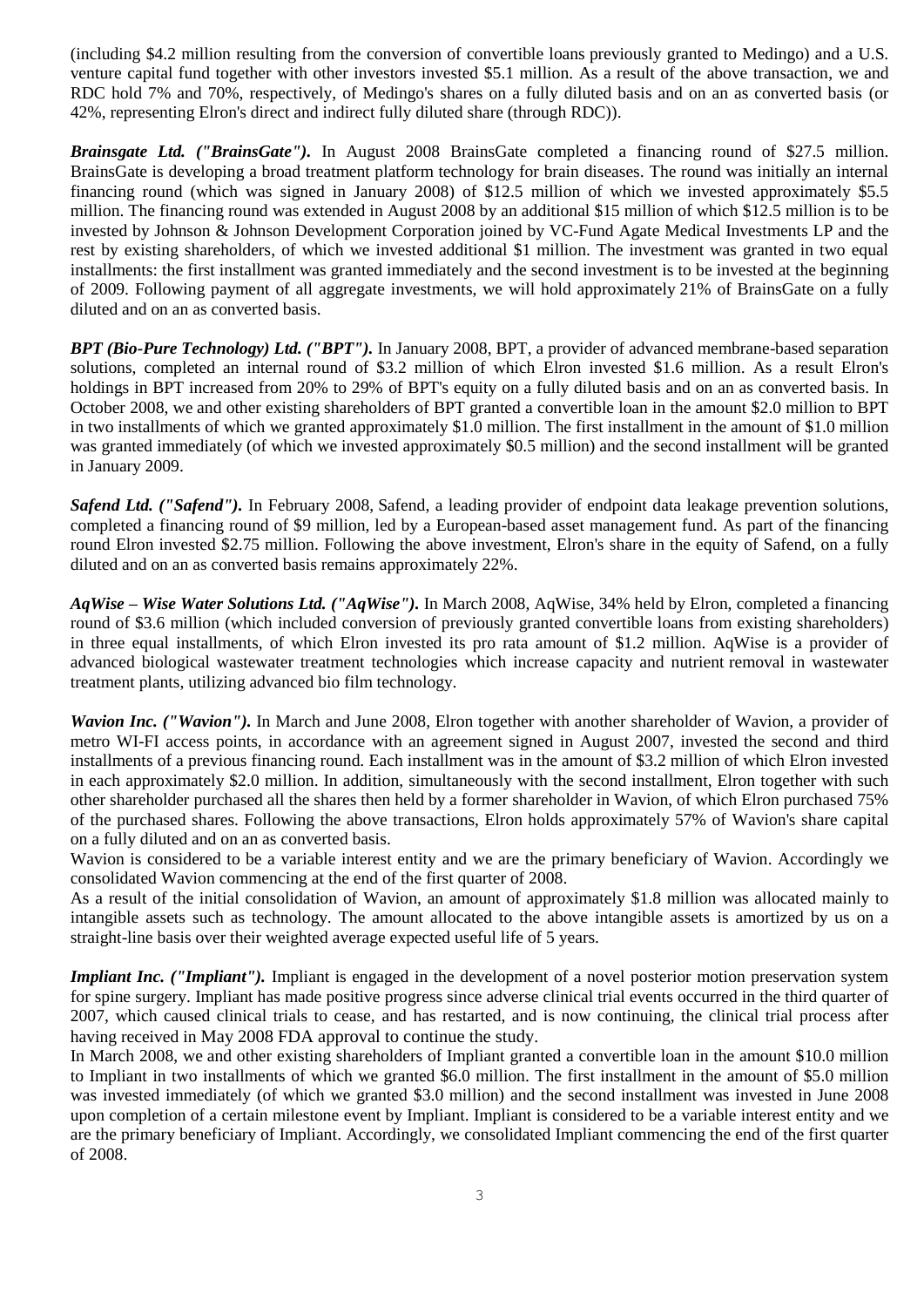The excess of Impliant's equity fair value over its reported equity and convertible loan amounted to approximately \$4.5 million and was allocated to in process research and development ("IPR&D"). Products which did not receive marketing clearance by regulatory authorities as of the acquisition date were considered to be incomplete and accordingly the amount allocated to such products is considered to be IPR&D. The amount allocated to IPR&D was charged immediately to our results of operations in the first quarter of 2008 and was included as part of "Amortization of intangible assets and acquired in-process- research and development write-off" in the statement of operations.

*Pocared Diagnostics Ltd. ("Pocared").* In March, 2008, we granted Pocared a convertible loan in the amount of \$5.0 million out of an aggregate amount of \$14.0 million. The balance of the loan was granted by other existing shareholders of Pocared and a new investor. The loan was advanced in two equal installments, the first installment immediately and the second installment was advanced during June 2008. Pocared provides an innovative solution for real-time, reagentless In-Vitro Diagnostics (IVD). Pocared's technological platform may be used to address a wide range of medical diagnostic applications.

*ChipX Inc. ("ChipX").* In May 2008, ChipX, a provider of differentiated ASIC (application specific integrated circuits) solutions, completed a private placement of \$4.0 million from a new investor and existing shareholders, of which we invested approximately \$0.7 million. Following this investment, our holdings in ChipX remain approximately 23% on fully diluted basis and on as converted basis.

*Given Imaging Ltd. ("Given Imaging").* On June 20, 2008 we completed a tender offer to purchase 1,462,640 ordinary shares of Given Imaging (Nasdaq & TASE: GIVN), representing 5% of Given Imaging's issued outstanding shares, for \$16.54 per share in the aggregate amount of \$24.5 million (including approximately \$0.3 million related costs). After the transaction, Elron's direct and indirect share (through RDC) in Given Imaging increased to approximately 27.8% of Given Imaging's issued and outstanding shares. Discount Investment Corporation Ltd. ("DIC"), an approximately 48.7% shareholder of Elron holds 16.1% of Given Imaging. Therefore, we together with DIC and RDC hold approximately 48.5% of the issued and outstanding shares of Given Imaging.

The excess of the purchase price over the Company's share in the equity acquired amounted to approximately \$18 million and was allocated, based on preliminary purchase price allocation analysis, as follows: approximately \$12.6 million to intangible assets other than goodwill, such as customer relationships and technology, approximately \$0.8 million to IPR&D and approximately \$4.6 million to goodwill. The amounts allocated to intangible assets other than goodwill are amortized on a straight-line basis over their weighted average expected useful life of 13 years.

The amount allocated to IPR&D was charged immediately to the statements of operations in accordance with FASB Interpretation No. 4, "Applicability of FASB Statement No. 2 to Business Combinations Accounted for by the Purchase Method" ("FIN 4"). The amortization of the identifiable intangible assets as well as the write-off of the IPR&D are included as part of the line item "Equity in losses of affiliated companies".

As of September 30, 2008, the market value of our investment in Given Imaging amounted to approximately \$105.5 million and the book value amounted to approximately \$111.0 million. Subsequent to September 30, 2008 Given Imaging's share price further decreased and as of November 11, 2008, the market value was \$77.0 million. We intend to examine, in the coming reporting periods, whether this decline in value is other then temporary. If we conclude the decline is other then temporary, we may have to record impairment charges with respect to our investment in Given Imaging.

*Atlantium Inc. ("Atlantium").* In April 2008, Atlantium completed a financing round from its existing shareholders of approximately \$11 million (including approximately \$6 million by conversion of convertible loans, previously granted to Atlantium). The investment was in two installments, the first in the amount of \$9.0 million of which we invested \$3.3 million (including \$2.2 million by conversion of a convertible loan) and the second installment in the amount of \$2.0 million (of which we invested \$0.5 million) was granted during June 2008. Following the above investment, our share in the equity of Atlantium, on a fully diluted and on an as converted basis increased from 30% to approximately 33%. Atlantium, an Israeli-based water technology company, provides innovative water disinfection solutions employing its proprietary Hydro-Optic Disinfection (HOD) technology. In September 2008, an existing shareholder of Atlantium granted a convertible loan in the amount \$3.0 million to Atlantium in three installments. The first installment in the amount of \$1.0 million was granted immediately and the second and third installment will be granted until December 2008.

As a result of slower than expected market penetration and the need for additional financing, we recorded, in the third quarter of 2008, an impairment charge of \$4.8 million in our investment in Atlantium.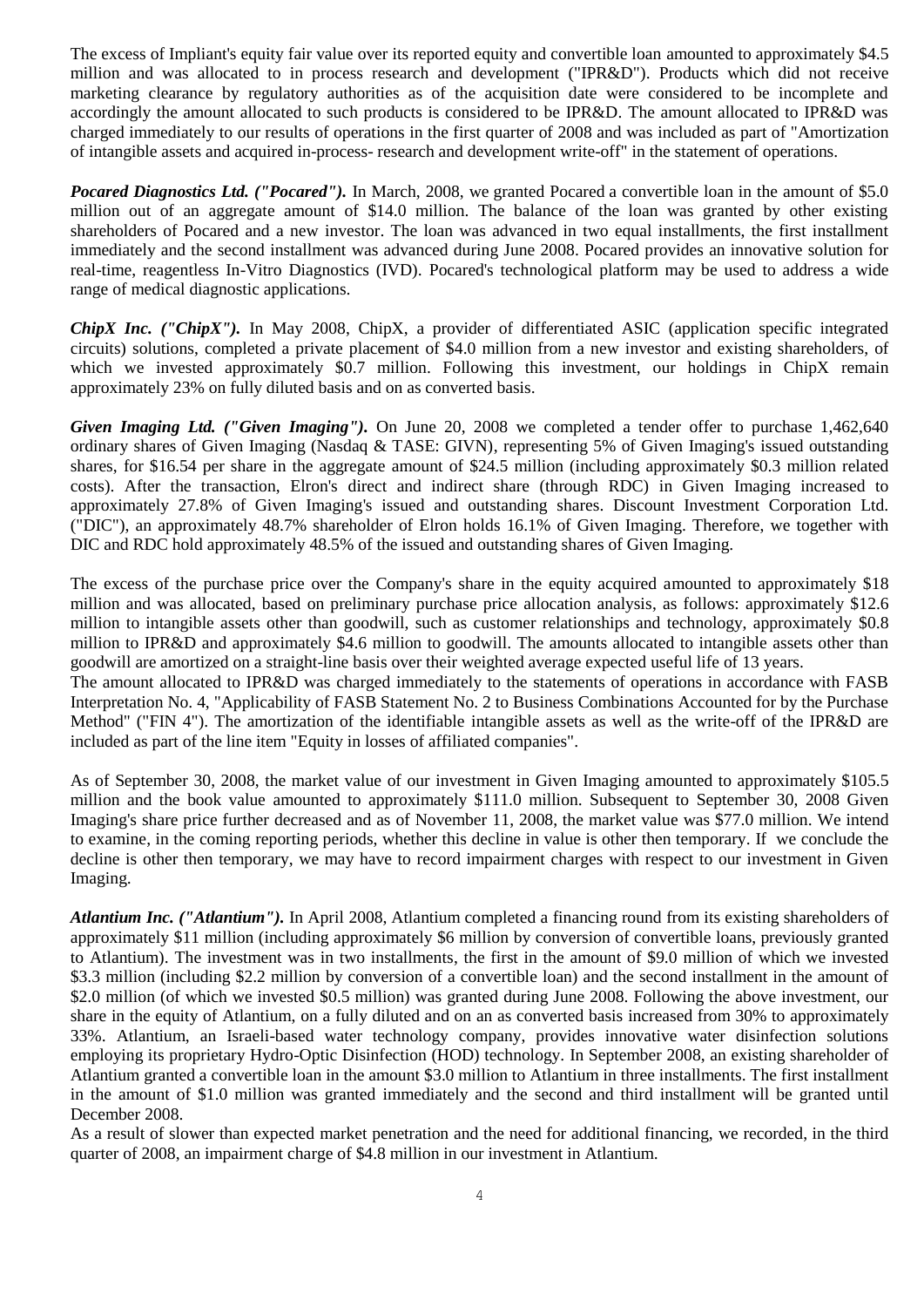*Starling Advanced Communications Ltd.* ("Starling"), a public company traded on Tel-Aviv Stock Exchange, held 68% by us and RDC (or 50% by Elron directly and indirectly), a developer and manufacturer of innovative airborne broadband antenna systems, announced on September 23, 2008 that an international communication service provider signed a detailed non-binding agreement with EMS, a satellite communications systems manufacturer, under which EMS is to supply the international communications service provider with two-way Ku band antenna systems for aircraft over a period of seven years. The antenna systems to be supplied to the international communication service provider will incorporate Starling's technology pursuant to the agreement signed between Starling and EMS on May 7, 2008. Starling estimates the value of its share, in terms of revenue, in the non-binding agreement, if fully executed, at approximately \$60 million. The international communication service provider anticipates that the first binding order, in which Starling's share will be approximately \$9 million, will take place by December 1, 2008. There can be no assurance that any purchase orders will be issued, including the anticipated first binding purchase order.

In light of the above, Starling announced (based in part on a legal opinion received from its outside legal counsel) that it has reached the milestone under which it may use the proceeds of the convertible interest-bearing debentures ("Convertible Debentures") sold as part of its initial public offering in June of 2007, which are currently being held in trust, in the amount of approximately 41.5 million NIS (approximately \$12.1 million).

There is a dispute between Starling and some of the debenture holders relating to satisfaction of the milestone and therefore Starling's entitlement to the proceeds from the Debentures. On November 4, 2008, a meeting of the debenture holders was held and they resolved not to release the funds from the proceeds of the Debentures. It is Starling's position that the debenture holders have no standing in determining whether to release the proceeds under the Debentures once Starling disclosed that the milestone has been met. In addition, these debenture holders requested the immediate repayment of the Debentures. It is Starling's position that there is no basis for immediate repayment of the Debentures. This matter, among others, was brought before the District Court in Tel Aviv, Israel (the "Court"). On November 6, 2008, the Court determined that there is no basis for immediate repayment of the Debentures. On November 9, 2008, Starling submitted a request to the Court to instruct the trustee to release the proceeds under the Debentures.

On September 28, 2008 we announced a framework for the execution of several actions, the purpose of which is to strengthen the financial position of Starling. Under this framework, during October 2008, we purchased Starling series A Convertible Debentures at a price of NIS 0.90 (approximately \$0.26) for each Convertible Debenture par value NIS 1.00 for a total amount of approximately NIS 16 million (approximately \$4.4 million). Of this total amount an amount of NIS 6.9 million (approximately \$2.0 million) was purchased in private transactions, and the remainder of NIS 9.1 million (approximately \$2.4 million) was purchased in a tender offer that was completed in October 2008. Following such purchases, we hold Convertible Debentures representing approximately 62% of the Convertible Debentures' par value. It is our intention to release at least those funds from the Convertible Debentures which are held by us following the acquisition and to transfer such funds to Starling for its use in accordance with applicable law.

In addition, on October 24, 2008 in order to finance Starling's ongoing business operations, we and RDC extended a loan to Starling in the amount of up to \$2 million (of which \$1 million was granted and the balance is to be granted in November 2008) to be repaid once the proceeds of the Convertible Debentures will be released to be used by Starling. Starling informed its shareholders that in order to further strengthen its financial base, Starling intends in the near

future to issue a rights offering to its shareholders ("Rights Offering"). Elron, RDC and Elbit Systems Ltd. informed Starling of their consent, in principle, to participate in the Rights Offering. Such participation is contingent upon the terms to be offered by Starling.

*Ellara Ltd. ("Ellara").* In September 2008, Ellara, a provider of energy efficient heating solutions based on amorphous metals technologies, was acquired by Domoteck Ltd. ("Domoteck"), in consideration for 33.33% of Domoteck's shares. Domoteck is an Israeli company engaged in the manufacture of climate control systems. Following the above transaction, Elron's share in the equity of Domoteck, on a fully diluted and on an as converted is approximately 19%. The transaction resulted in no material effect on the results of operations.

*Galil Medical Ltd. ("Galil Medical").* on November 10, 2008, Galil Medical Ltd., a group company held by us and RDC, announced that it signed a definitive merger agreement with Endocare, Inc. (NASDAQ:ENDO). The transaction, which is expected to close in the first quarter of 2009, will combine the complementary clinical, technological and marketing strengths of the two companies, which both have expertise in cryoablation. The combination of Galil and Endocare will form a company whose pro forma combined revenues and gross profit in the twelve months ended September 30, 2008 were approximately \$55.6 million and \$39.1 million (70.3% of revenues), respectively.

Galil and Endocare announced that the terms of the definitive merger agreement call for a stock-for-stock merger transaction. The exchange ratio in the merger gives the current Endocare stockholders 52 percent of the post-merger stock and Galil stockholders 48 percent, prior to the financing transaction (see below) and upon the closing of the merger, if completed, we and RDC together will hold approximately 7.7% in the merged company. Endocare also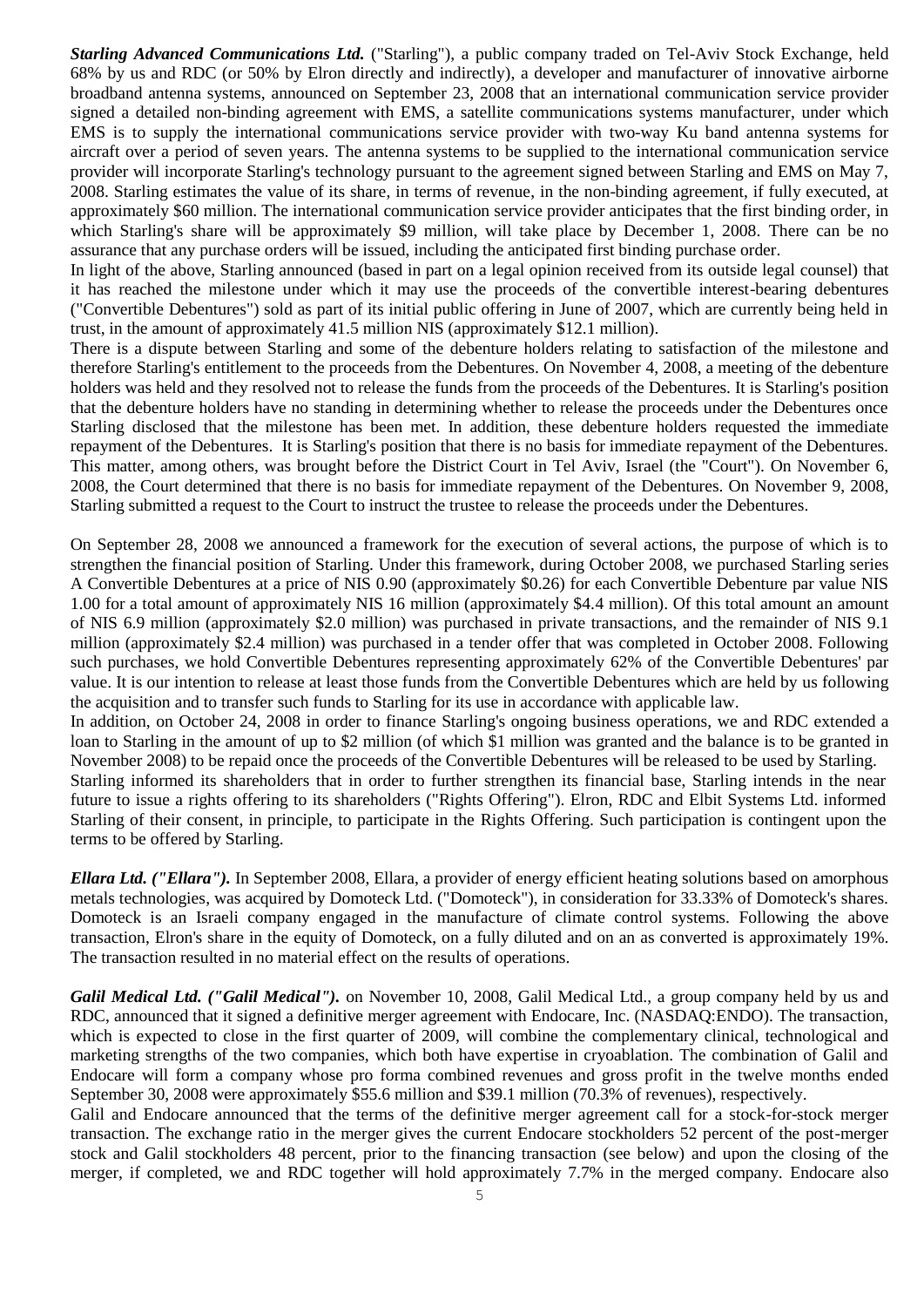announced that upon the closing of the merger it will sell \$16 million of newly issued shares of its common stock in a private placement to several current institutional investors of Endocare and Galil. The merger and related transactions are expected to create significant clinical and operational advantages for the combined company. The transaction is expected to close in the first quarter of 2009. There is no assurance that the merger will be completed.

## **CRITICAL ACCOUNTING POLICIES**

We prepare our consolidated financial statements in conformity with accounting principles generally accepted in the United States ("US GAAP"). Our significant accounting policies are more fully described in Note 2 of the Notes to our 2007 Annual Consolidated Financial Statements. The accounting policies which are particularly important to the assessment of our financial position and results of operations are described under item 5 to our 2007 20-F under "Critical Accounting Policies".

### **BASIS OF PRESENTATION**

*Consolidation.* Our consolidated financial statements include the accounts of Elron and all of our direct or indirect (through Elbit Ltd. (our wholly-owned subsidiary) and DEP) subsidiaries. The following are our main subsidiaries:

| Nine months ended September 30, |                 |  |  |
|---------------------------------|-----------------|--|--|
| 2008                            | 2007            |  |  |
| <b>RDC</b>                      | <b>RDC</b>      |  |  |
| SELA                            | <b>SELA</b>     |  |  |
| Medingo                         | Medingo         |  |  |
| <b>Starling</b>                 | <b>Starling</b> |  |  |
| $Sync-Rx1$                      |                 |  |  |
| $XSIGHTS$ <sup>1</sup>          |                 |  |  |
| Wavion <sup>2</sup>             |                 |  |  |
| Impliant <sup>2</sup>           |                 |  |  |
| $Ac$ tySafe <sup>1</sup>        |                 |  |  |
|                                 |                 |  |  |

<sup>1</sup> Established by RDC during 2008.

<sup>2</sup> Consolidated under FIN46(R) from March 31, 2008

*Equity Method.* Our main group companies held by us or through Elbit, DEP and RDC accounted for under the equity method of accounting include:

| Nine months ended September 30, |                      |                  |                      |
|---------------------------------|----------------------|------------------|----------------------|
|                                 | 2008                 |                  | 2007                 |
| Given Imaging                   | Ellara <sup>4</sup>  | Given Imaging    | Ellara               |
| NetVision                       | <b>Notal Vision</b>  | <b>NetVision</b> | <b>Notal Vision</b>  |
| ChipX                           | Galil Medical        | ChipX            | CellAct <sup>3</sup> |
| Wavion <sup>1</sup>             | 3DV                  | Wavion           | Galil Medical        |
| AqWise                          | RADLIVE <sup>2</sup> | AqWise           | 3DV                  |
| Kyma <sup>5</sup>               |                      |                  | RADLIVE <sup>2</sup> |

 $1$  Through March 31, 2008

<sup>2</sup> Since May 2007

<sup>3</sup> Sold in February 2007

<sup>4</sup> Acquired by Domoteck in September 2008

5 Since February 2008

*Other investments.* Our main group companies held by us which are accounted for under the cost method or as available-for sale include: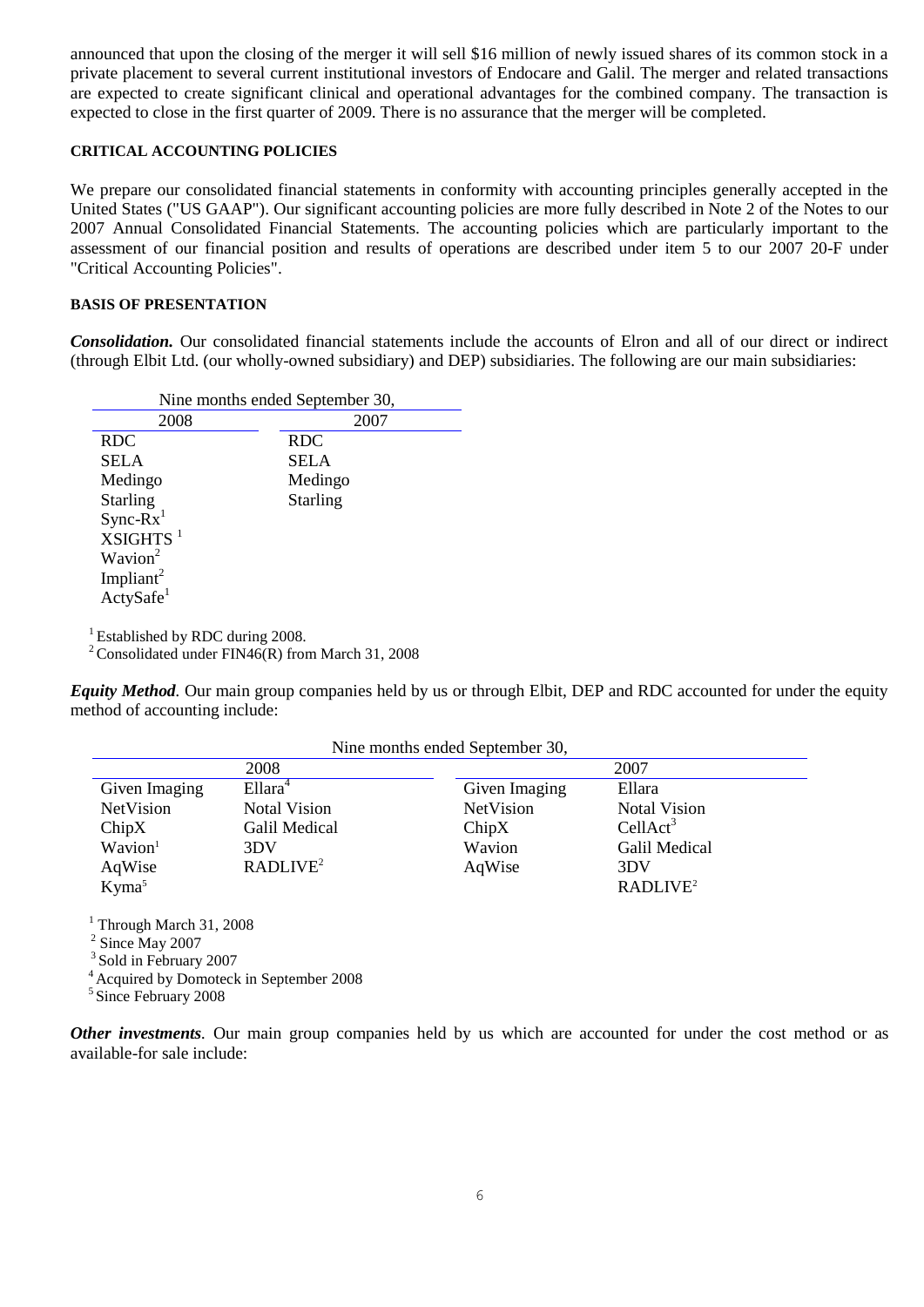# *Cost Method:*

|                                         |            |                                                                   | Nine months ended September 30 |                      |                        |
|-----------------------------------------|------------|-------------------------------------------------------------------|--------------------------------|----------------------|------------------------|
|                                         | 2008       |                                                                   |                                | 2007                 |                        |
| Jordan Valley                           | Safend     | <b>BPT</b>                                                        | Jordan Valley                  | Safend               | <b>BPT</b>             |
| Impliant <sup>4</sup>                   | Neurosonix | MuseStorm                                                         | Impliant                       | Neurosonix           | MuseStorm <sup>2</sup> |
| Teledata                                | Atlantium  | $PLY$ media <sup>3</sup>                                          | Teledata                       | Atlantium            |                        |
| <b>BrainsGate</b>                       | Enure      | Domotec $k^5$                                                     | <b>BrainsGate</b>              | Enure                |                        |
| <b>NuLens</b>                           | Pocared    |                                                                   | <b>NuLens</b>                  | Pocared <sup>1</sup> |                        |
| <sup>1</sup> Purchased in June 2007     |            |                                                                   |                                |                      |                        |
| $2$ Purchased in July 2007              |            |                                                                   |                                |                      |                        |
| <sup>3</sup> Purchased in February 2008 |            |                                                                   |                                |                      |                        |
| $4$ Through March 31, 2008              |            |                                                                   |                                |                      |                        |
|                                         |            | <sup>5</sup> From September 2008 following the purchase of Ellara |                                |                      |                        |

*Available-for-sale Securities -* As of September 30, 2008 – Elbit Vision Systems and M-Wise.

#### **RESULTS OF OPERATIONS**

## *Three and nine months period ended September 30, 2008 compared to the three and nine months period ended September 30, 2007.*

The following table sets forth our results of operations in the reported periods:

|                    |                                         | Three months ended<br>September 30, |      | Nine months ended |  |
|--------------------|-----------------------------------------|-------------------------------------|------|-------------------|--|
|                    |                                         |                                     |      | September 30,     |  |
|                    | 2008                                    | 2007                                | 2008 | 2007              |  |
|                    | (millions of \$, except per share data) |                                     |      |                   |  |
|                    |                                         | Unaudited                           |      |                   |  |
| Net loss           | 23.5                                    | <b>20.0</b>                         | 51.6 | 16.7              |  |
| Net loss per share | 0.79                                    | 0.68                                | 1.74 | 0.56              |  |

The net loss we reported in the three and nine months ended September 30, 2008 resulted mainly from our share in the net loss of our group companies in the amount of \$23.5 million and \$51.6 million, respectively, which included the following:

- (i) losses in the amount of \$9.2 million and \$17.2 million, respectively, resulting from consolidated companies, mainly Medingo, Starling, Wavion and Impliant, in which we recorded 100% of their respective losses;
- (ii) write offs of certain of our investments in the amount of \$8.8 million and \$11.5 million, respectively, as a result of an other than temporary decline in value, including mainly \$4.8 million in Atlantium as a result of slower than expected market penetration and the need for additional financing, \$2.2 million in MuseStorm, as MuseStorm is in the process of ceasing its operationsand and \$2.6 million in Enure, as a result of a shift in Enure's marketing strategy which caused a delay in bringing Enure's product to the market and required additional financing.;
- (iii) a \$4.5 million write-off of IPR&D with respect to the initial consolidation of Impliant based on a fair value assessment in the first quarter of 2008, and
- (iv) intangible asset amortization related to Elron's investment in Given Imaging in the amount of \$1.5 million and \$4.8 million, respectively (of which \$0.8 million is write-off of IPR&D related to the acquisition of additional shares of Given Imaging in June 2008).

If the downturn of the economy and the increased volatility of stock prices in the securities markets will continue for an extended period of time, and if any of our group companies will have difficulties in raising additional financing required to operate and grow its business, we may have to record additional impairment charges in the upcoming reporting periods.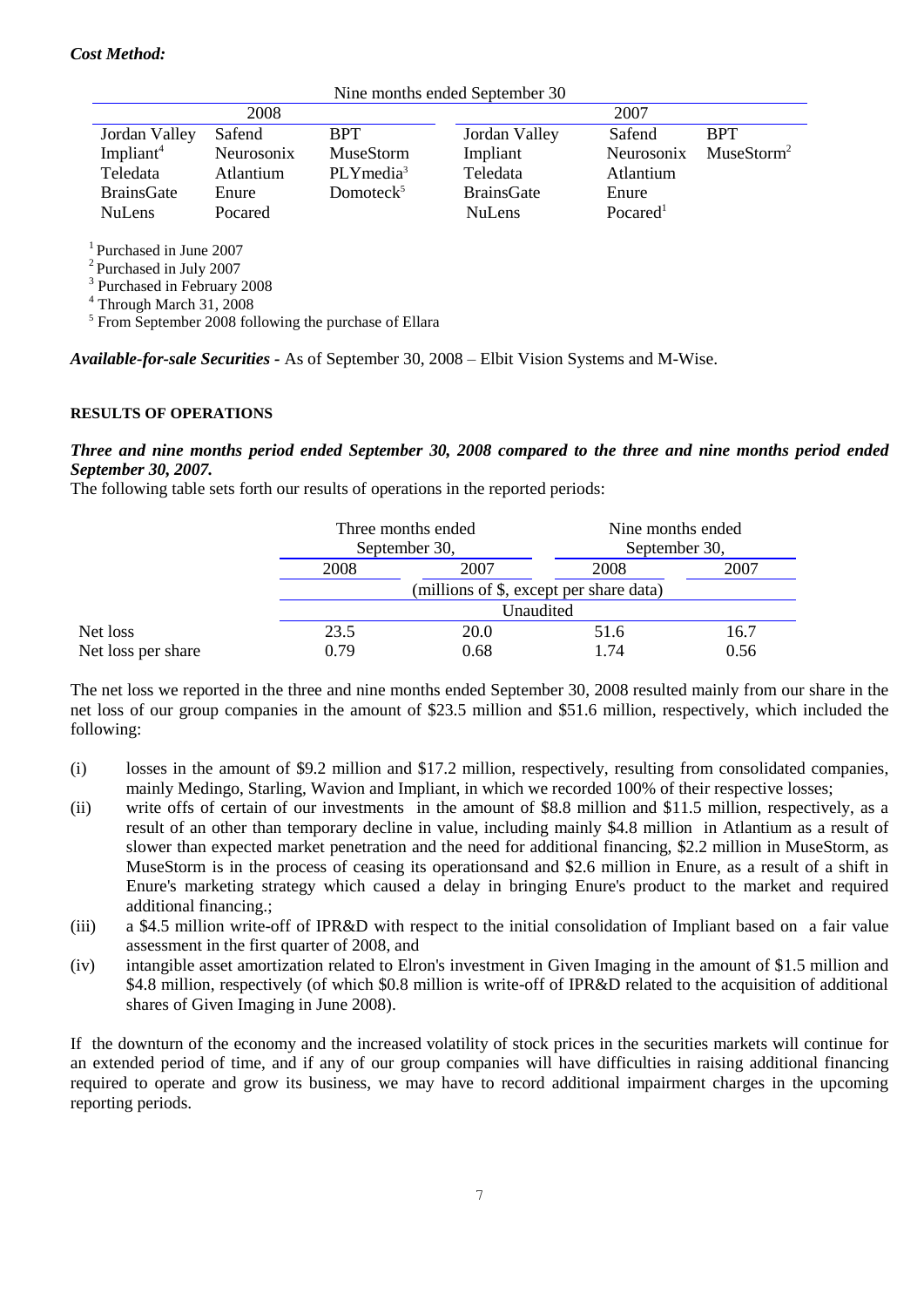The net loss we reported in the three and nine month period ended September 30, 2007 resulted mainly from our share in the net loss of our group companies in the amount of \$18.0 million and \$31.9 million, respectively, which included our share in the net losses mainly of Starling, Medingo, ChipX, Wavion, Ellara, Galil Medical and 3DV.

Our share in the net loss of our group companies which we recorded in the nine months ended September 30, 2007 included: (i) a \$1.4 million write-off of IPR&D recorded in the second quarter of 2007 related to the acquisition of additional shares of Given Imaging in May 2007; and (ii) a \$1.8 million gain, our portion in Notal Vision's net income in the second quarter of 2007 as a result of an approximately \$10 million gain recorded by Notal Vision from the arbitration award in favor of Notal Vision in connection with its dispute with its former distributor.

In addition, an \$8.3 million write off in Impliant Inc. was recorded in the third quarter of 2007 as a result of material adverse events in Impliant's clinical trials and the cessation of these trials (which were successfully renewed in the second quarter of 2008).

These losses were offset by the following gains in the nine months ended September 30, 2007:

- (i) a gain, net of tax, of approximately \$9.1 million from the merger between NetVision, Barak and Globcall, which was completed during the first quarter of 2007;
- (ii) a gain, net of tax, of approximately \$4.1 million resulting from the sale of Elbit's real estate in Carmiel, Israel; and
- (iii) a tax benefit of approximately \$3.0 million resulting from the decrease in our previous valuation allowance in respect of carryforward tax losses incurred in prior periods as a result of a continued increase in the market price of certain of our marketable securities.

The following table summarizes our operating results:

|                                                            | Three months ended |                     | Nine months ended |                          |
|------------------------------------------------------------|--------------------|---------------------|-------------------|--------------------------|
|                                                            | September 30,      |                     | September 30,     |                          |
|                                                            | 2008               | 2007                | 2008              | 2007                     |
|                                                            |                    | $(millions of \$))$ |                   |                          |
|                                                            |                    | Unaudited           |                   |                          |
| Net revenues                                               | 1.3                | 1.0                 | 3.5               | 3.2                      |
| Equity in losses of affiliated companies, net              | (2.1)              | (5.5)               | (12.1)            | (13.8)                   |
| Gains (losses) from disposal of business and affiliated    |                    |                     |                   |                          |
| companies and changes in holdings in affiliated companies  | (0.2)              |                     |                   | 12.5                     |
| Other income (loss), net                                   | (8.9)              | (8.7)               | (10.7)            | (2.5)                    |
| Finance income, net                                        | <u>1.2</u>         | 0.8                 | 2.5               | $\frac{2.6}{1.9}$<br>1.3 |
| Total income (loss)                                        | (8.6)              | (12.4)              | (16.8)            |                          |
| Cost of revenues                                           | 0.8                | 0.4                 | 1.9               |                          |
| Operating expenses                                         | 14.7               | 8.1                 | 41.4              | 20.8                     |
| Amortization of intangible assets and acquired in-process- | 0.1                |                     | 4.7               |                          |
| research and development write-off                         |                    |                     |                   |                          |
| Total costs and expenses                                   | 15.6               | 8.5                 | 48.0              | <u>22.1</u>              |
| Loss from continuing operations before income taxes        | (24.1)             | (20.9)              | (64.8)            | (20.2)                   |
| Tax benefit (taxes on income)                              | (1.2)              | 0.1                 | (1.2)             | (0.5)                    |
| Minority interest in losses of subsidiaries                | <u>1.8</u>         | 0.8                 | <u>14.5</u>       | 4.0                      |
| Net income (loss)                                          | (23.5)             | (20.0)              | (51.6)            | (16.7)                   |

#### **Income**

*Net revenues.* Net revenues, in the three and nine months ended September 30, 2008 consisted of sales of products and services by our subsidiaries SELA and Wavion (the latter of which was consolidated commencing March 31, 2008). Net revenues amounted to \$1.3 million and \$3.5 million, respectively, compared to \$1.0 million and \$3.2 million in the comparable periods in 2007. The following table sets forth these revenues:

|             |      | Three months ended<br>September 30, |      | Nine months ended<br>September 30, |
|-------------|------|-------------------------------------|------|------------------------------------|
|             | 2008 | 2007                                | 2008 | 2007                               |
|             |      | (millions of \$)                    |      |                                    |
|             |      | Unaudited                           |      |                                    |
| <b>SELA</b> | 0.9  |                                     | 2.9  | 3.2                                |
| Wavion $1$  | 0.4  |                                     | 0.7  |                                    |
|             | 1.3  |                                     | 3.6  |                                    |

<sup>1</sup>Wavion was consolidated from March 31, 2008.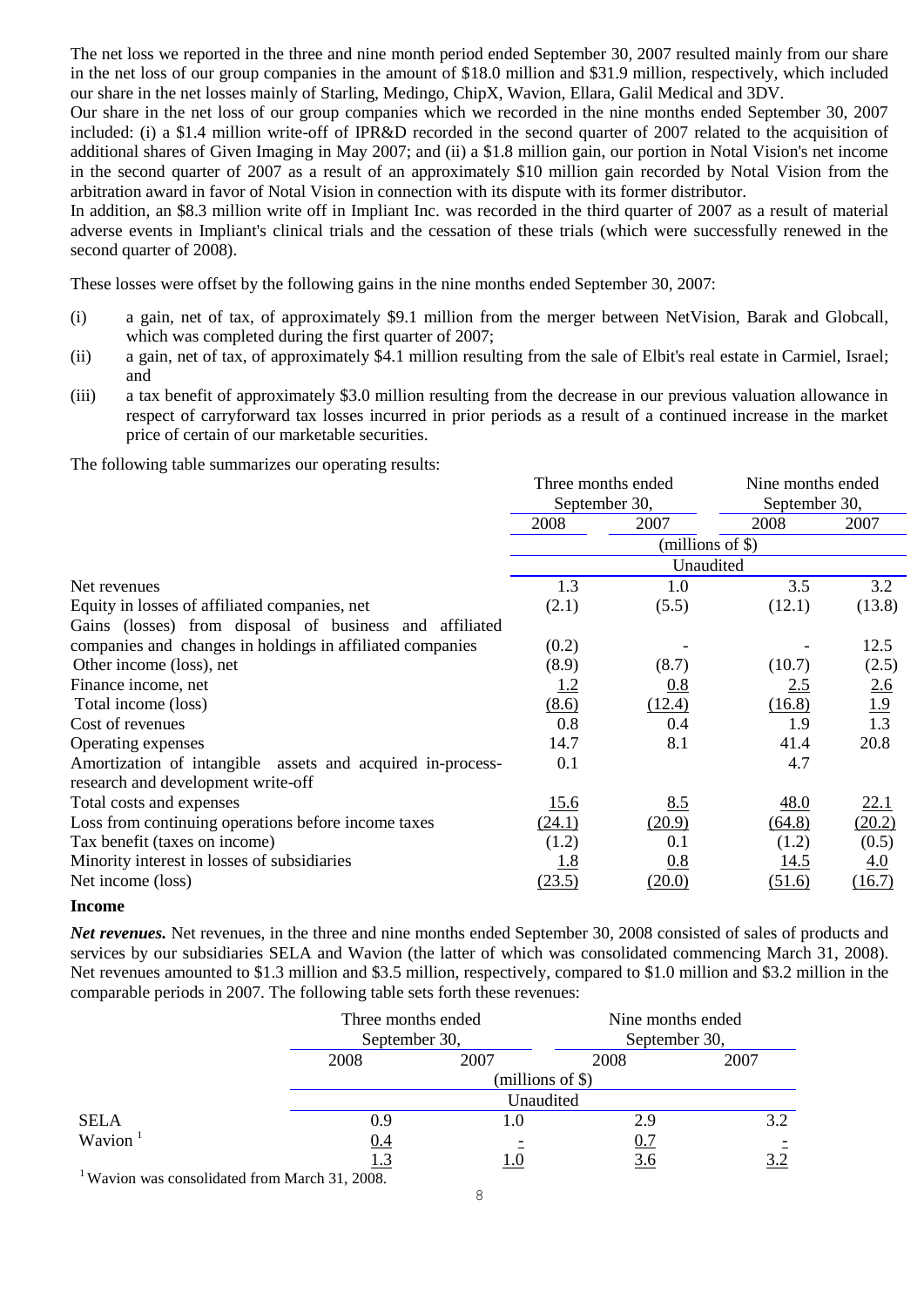*Share in net losses of affiliated companies.* Our share in net losses of affiliated companies resulted from our holdings in certain investments that are accounted for under the equity method (see above under "Basis of Presentation"). Our share in net losses of affiliated companies amounted to \$2.1 million and \$12.1 million in the three- and nine-month periods ended September 30, 2008, compared to \$5.5 million and \$13.8 million in the comparable periods in 2007.

We expect that most of our group companies will continue to recognize losses in future periods, as they invest significant resources in research and development and sales and marketing activities and have not yet generated significant revenues. Our results of operations will therefore be affected by the extent of our share in their net losses (to the extent they are reported under the equity or consolidation method of accounting).

## *Highlights of the Results of Operations of Our Major Affiliates:*

*Given Imaging (Nasdaq: GIVN) (a 28% holding directly and indirectly through RDC).* Given Imaging Ltd. ("Given Imaging"), a medical device company that develops, manufactures and markets innovative diagnostic systems for visualizing the gastrointestinal tract using disposable miniature swallowable video capsules, recorded revenues of \$31.1 million and \$91.3 million in the three and nine month periods ended September 30, 2008 compared to \$27.7 million and \$78.6 million in the same periods in 2007. Given Imaging's net income in the three and nine month periods ended Septmber 30, 2008 was \$2.1 million and \$6.1 million compared to \$1.7 million and \$2.3 million in the same periods in 2007.

On June 17, 2008 Given Imaging announced that it signed a final agreement with Olympus Corporation for the settlement of the patent litigation between the two companies in the United States. Given Imaging announced that the agreement includes certain worldwide royalty-free cross-licenses for their respective existing capsule endoscopy products and a release of all past causes of action and a payment of \$2.33 million by Olympus to Given Imaging.

*Galil Medical (a 20% holding directly and indirectly through RDC).* Galil Medical is a medical device company that develops, manufactures and markets medical supplies based on innovative cryotherapy technology while incorporating powerful freezing technology and a revolutionary needle design to destroy malignant and benign tumors. Galil Medical's revenues in the three and nine month periods ended September 30, 2008 amounted to \$6.2 million and \$18.7 million, compared to \$6.4 million and \$19.3 million in the same periods in 2007. Galil Medical's operating loss in the three and nine month periods ended September 30, 2008 amounted to \$3.4 million and \$10.5 million compared to \$1.7 million and \$6.2 million in the same periods in 2007, resulting mainly from increased research and development expenses and general and administrative expenses. In november 10, 2008, Galil announced that it signed a definitive merger agreement with Endocare, Inc. (see "Major Transactions And Investments During The Nine Months Ended September 30, 2008 And Subsequently; Galil Medical Ltd.").

*NetVision (a 16% holding) (TASE: NTSN)*. The following results of NetVision for the three and nine month periods ended September 30, 2008 and for the comparable periods in 2007 reflect the combined results of NetVision, Barak I.T.C (1998) International Telecommunications Services Corp Ltd. ("Barak") and GlobCall Communications Ltd. ("Globcall") (hereafter: the "NetVision Group") based on International Financial Reporting Standards (IFRS). Since the merger with Barak and GlobCall was completed at the end of January 2007, according to IFRS, the combined results of NetVision for the first quarter of 2007 do not include the results of Barak and GlobCall for January 2007 and other influences of the purchase as if the purchase had been completed in January 1, 2007 ("January results"). The proforma results for the nine month period ended September 30, 2007 include January results. The NetVison Group's revenues in the three and nine month periods ended September 30, 2008 amounted to \$92.8 million and \$268.0 million compared to \$90.9 million and \$246.0 million (or compared to \$264.6 million proforma revenues in the nine month period ended September 30, 2007) in the same periods in 2007. The NetVision Group's operating income in the three and nine month periods ended September 30, 2008 amounted to \$10.3 million and \$26.1 million, compared to \$1.0 million and \$7.2 million (or compared to \$6.3 million proforma operating income the nine month period ended September 30, 2007) in the same periods in 2007 and its net income amounted to \$8.5 million and \$22.4 million compared to \$2.4 million and \$12.9 million in the same periods in 2007. The NetVision Group's broadband customer base at September 30, 2008 reached approximately 556,000 compared to 533,000 at December 31, 2007. NetVision's operating currency is the New Israeli Shekel (NIS) and accordingly, all figures above are translations for convenience purposes of NetVision's NIS figures into US dollars at the representative rate of exchange prevailing at September 30, 2008 according to which \$1.00 equaled NIS 3.421.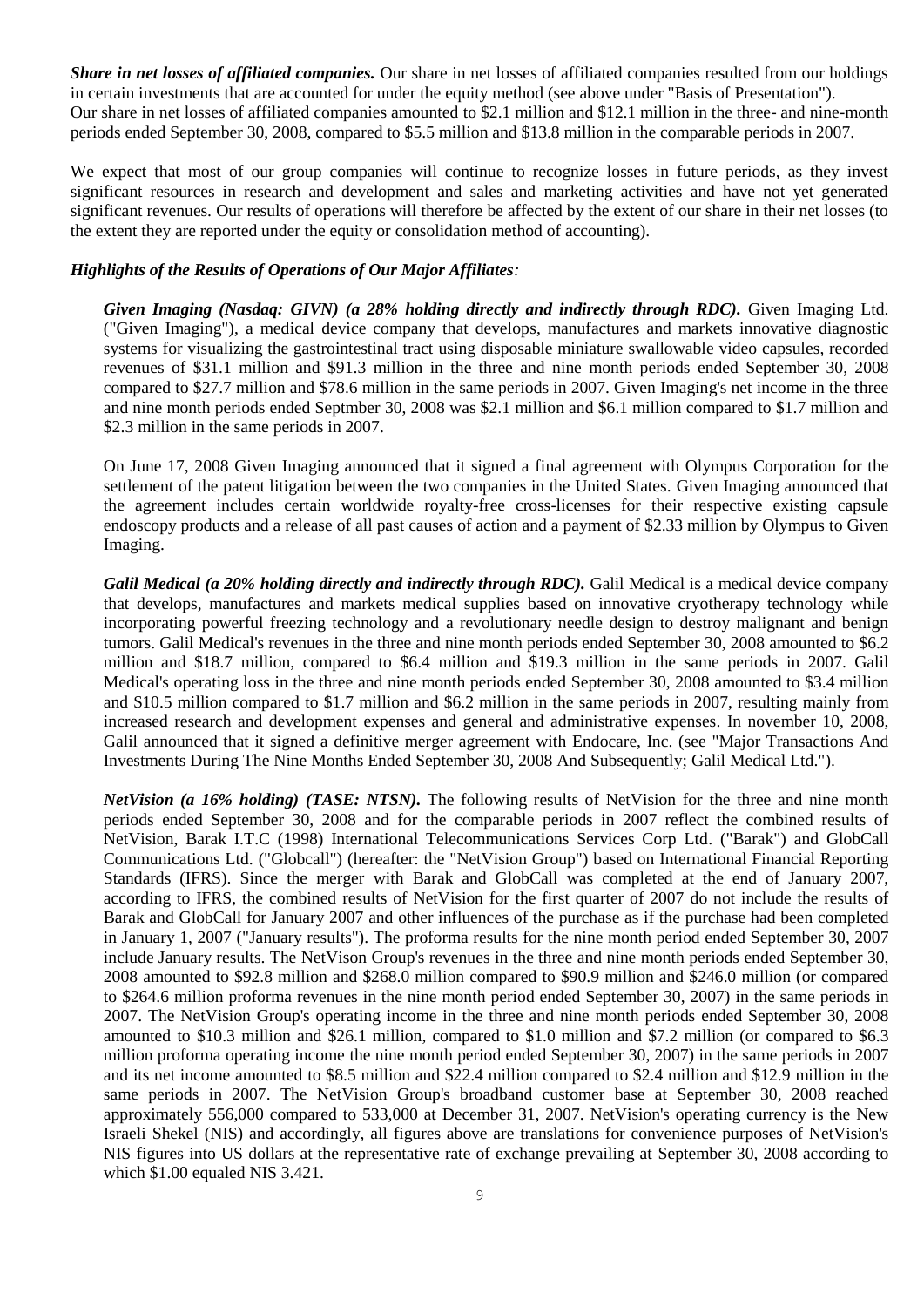On May 4, 2008, NetVision announced that it entered into an agreement with Bank Leumi Le'Israel (the "Bank") to acquire its shares in HOT Communications Systems Ltd. (TASE: HOT) ("HOT"), an Israeli telecommunications and cable television company. In October 2008, the Israel Antitrust Authority, under the Ministry of Finance, informed NetVision that it believes the transaction will restrict competition and as such deems it to be a restrictive arrangement subject to the Restrictive Trade Practices Law. On October 30, 2008, NetVision announced that it cancelled its agreement with the Bank to acquire its shares in HOT due to the fact that it had not received all approvals required by law by the agreed upon closing date for the transaction.

*Gains (loss) from Disposal of Businesses and Affiliated Companies and Changes in Holdings in Affiliated Companies.* Gains (loss) from disposal of businesses and affiliated companies and changes in our holdings in affiliated companies in the three and nine month periods ended September 30, 2008 amounted to \$(0.2) and \$0 million compared to \$0 million and \$12.5 million in the same periods in 2007. The loss in the three month period ended September 30, 2008 was mainly as a result of the acquisition of Ellara shares by Domoteck. The gain in the three and nine month periods ended September 30, 2007 was mainly as a result of a \$10.3 million gain (\$9.1 million net of tax) from the merger between NetVision, Barak and Globcall in the first quarter of 2007, a \$1.8 million gain from the private placement and the exercise of options and debentures in NetVision and a \$0.5 million gain from the sale of our 45% interest in CellAct in consideration for \$0.8 million in the first quarter of 2007.

*Other income (loss), net.* Other income (loss), net, amounted to a net loss of \$8.9 million and \$10.7 million, respectively, in the three and nine month periods ended September 30, 2008 compared to a net loss of \$8.7 million and \$2.5 million in the same periods in 2007. The loss in the three month period ended September 30, 2008 resulted mainly from the impairment charge in the amount of \$4.8 million with respect to our investment in Atlantium, and \$2.2 million with respect to our investment in MuseStorm. The loss in the nine month period ended September 30, 2008 resulted from the impairment charge in the amount of \$2.6 million with respect to our investment in Enure and from the above-mentioned impairment charge in Atlantium and MuseStorm, and was offset by a \$1.5 million gain resulting from a contingent payment received in connection with a previously held group company sold in 2004. The loss in the three-month period ended September 30, 2007 resulted mainly from the impairment charge in the amount of \$8.3 million with respect to our investment in Impliant. The loss in the nine month period ended September 30, 2007 was offset by a gain in the amount of \$5.5 million (\$4.1 million net of tax) resulting from the sale of Elbit's real estate in Carmiel during the second quarter of 2007 and the sale of part of our shareholding in M-Wise for \$0.8 million.

*Finance income, net.* Finance income, net in the three and nine month periods ended September 30, 2008 amounted to \$1.2 million and \$2.5 million, respectively, compared to \$0.8 million and \$2.6 million in the same periods in 2007. The increase in income in the three months ended September 30, 2008 resulted mainly from the decrease in the market value of Starling's debentures. The increase in income in the nine months ended September 30, 2008 resulted mainly from the expiry of most of Starling's options to debentures in June 2008 and from the decrease in the market value of Starling's debentures.

## **Expenses**

*Cost of revenues.* Cost of revenues consisted primarily of expenses related to salaries and materials associated with delivering products and services of our subsidiaries SELA and Wavion (the latter of which was consolidated commencing March 31, 2008). Cost of revenues in the three- and nine- month periods ended September 30, 2008 amounted to \$0.8 million and \$1.9 million, respectively, compared to \$0.4 million and \$1.3 million in the same periods in 2007.

*Operating expenses.* Operating expenses are comprised of research and development expenses, sales and marketing and general and administrative expenses of our and RDC's corporate operations and of our subsidiaries, mainly SELA, Medingo, Starling, Impliant and Wavion (the last two companies were consolidated from March 31, 2008). The following table sets forth the operating expenses: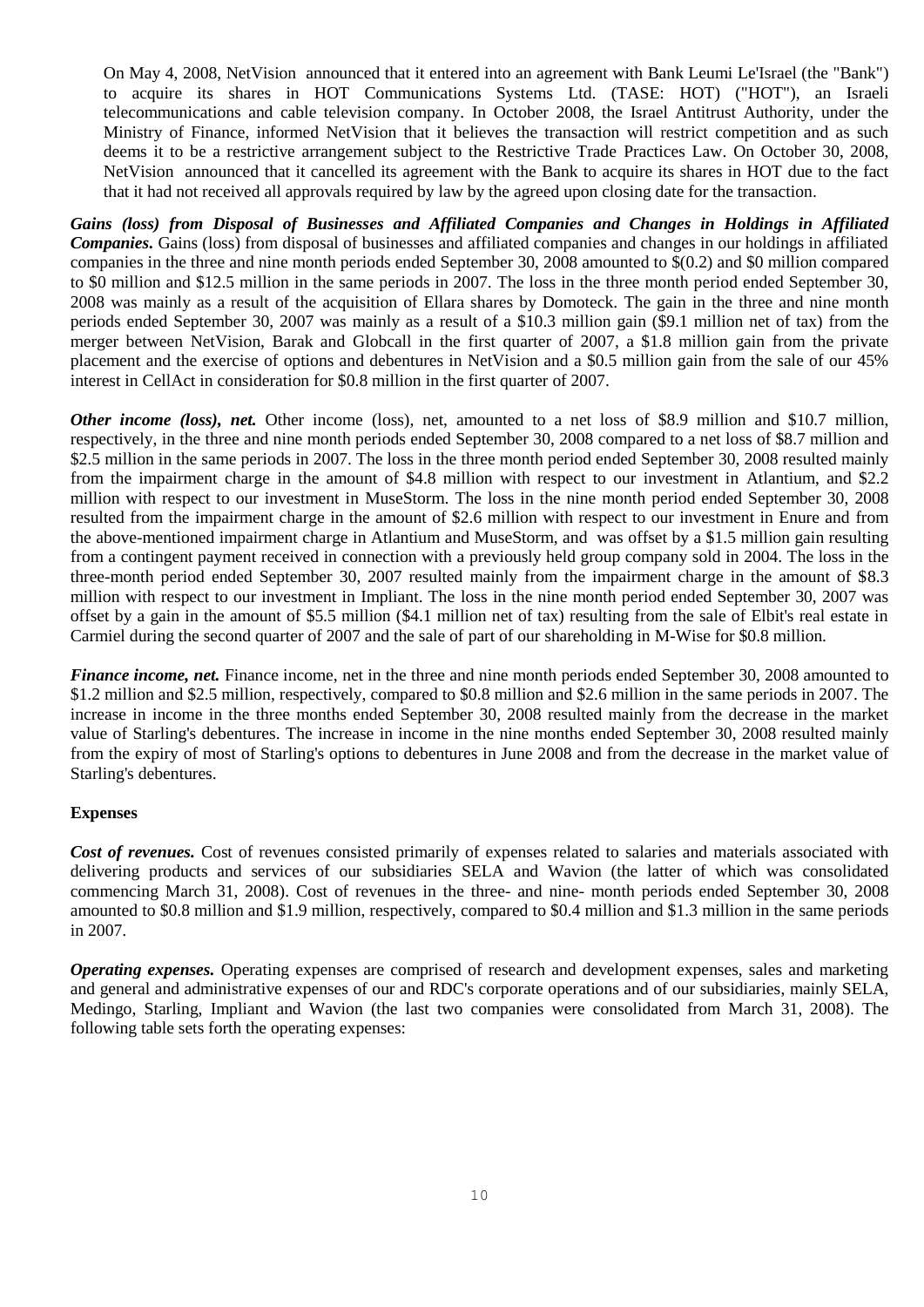|                    | Three months ended |                     | Nine months ended |              |
|--------------------|--------------------|---------------------|-------------------|--------------|
|                    |                    | September 30        |                   | September 30 |
|                    | 2008               | 2007                | 2008              | 2007         |
|                    |                    | $(millions of \$))$ |                   |              |
|                    |                    | Unaudited           |                   |              |
| Corporate          | 2.1                | 2.3                 | 7.4               | 6.0          |
| Medingo            | 4.6                | 2.4                 | 12.4              | 5.6          |
| <b>SELA</b>        | 1.0                | 0.8                 | 2.8               | 2.1          |
| <b>Starling</b>    | 1.9                | 2.1                 | 6.0               | 5.2          |
| Impliant           | 1.6                |                     | 3.1               |              |
| Wavion             | 1.6                |                     | 3.9               |              |
| Other <sup>1</sup> | 1.8                | 0.5                 | <u>5.6</u>        | 1.9          |
|                    | 14.6               | 8.1                 | 41.2              | 20.8         |

<sup>1</sup>RDC, Sync-Rx, XSIGHTS and ActySafe.

Corporate operating expenses in the three and nine month periods ended September 30, 2008 amounted to \$2.1 million and \$7.4 million, respectively, compared to \$2.3 million and \$6.0 million in the same periods in 2007. The increase in the nine month period ended September 30, 2008, resulted mainly from the increase in salaries and related expenses (resulting partly from the NIS increase in value against the dollar) and professional services.

Medingo's operating expenses and operating loss in the three- and nine-month periods ended September 30, 2008 increased to \$4.6 million and \$12.4 million, respectively, compared to \$2.4 million and \$5.6 million in the same periods in 2007, mainly as a result of the increase in research and development expenses incurred in the development of its miniature dispensing insulin patch for insulin-dependent diabetic patients and as a result of the increase in general and administrative and marketing expenses incurred as a result of the expansion of its operations.

SELA's operating expenses amounted to \$1.0 million and \$2.8 million in the three and nine month periods ended September 30, 2008, respectively, compared to \$0.8 million and \$2.1 million in the same periods in 2007, and its operating loss amounted in the three and nine month periods ended September 30, 2008 to \$0.6 million and \$1.3 million, respectively, compared to \$0.3 million and \$0.4 million in the three and nine month periods ended September 30, 2007. The increase in SELA's operating loss was mainly as a result of the increase in research and development expenses as well as sales and marketing expenses related to the development and marketing of SELA's new system.

Wavion's operating expenses amounted to \$1.6 million and \$5.8 million in the three and nine month periods ended September 30, 2008, respectively, compared to \$1.5 million and \$4.3 million in the same periods in 2007, and its operating loss amounted to \$1.6 million and \$5.8 million in the three and nine month periods ended September 30, 2008, respectively, compared to \$1.5 million and \$4.3 million in the same periods in 2007. The increase in Wavion's operating loss resulted mainly from the increase in research and development expenses as well as sales and marketing expenses related to the launch of its products in 2008.

Impliant's operating expenses and operating loss amounted to \$1.6 million and \$4.7 million in the three and nine month periods ended September 30, 2008, respectively, compared to \$3.1 million and \$8.4 million in the same periods in 2007. The decrease in Impliant's operating loss resulted mainly from the temporary cessation of the clinical trials which renewed at the end of the second quarter of 2008.

Starling's operating expenses and operating loss amounted to \$1.9 million and \$6.0 million in the three and nine month periods ended September 30, 2008, respectively, compared to \$2.1 million and \$5.2 million in the same periods in 2007. The increased operating loss in the nine-month period resulted mainly from the increase in research and development expenses relating to Starling's efforts to complete the development and license of its products.

*Amortization of intangible assets*. Amortization of intangible assets amounted to \$4.7 million in the nine month period ended September 30, 2008 resulting mainly from the initial consolidation of Impliant at the end of the first quarter of 2008. Since Impliant was consolidated under the conditions of Interpretation No. 46(R), "Consolidation of Variable Interest Entities, an Interpretation of ARB No. 51" ("FIN 46") (see note 2 c to our Annual Consolidated Financial Statements as of December 31, 2007), the consolidation was recorded based on fair value. Therefore, the excess of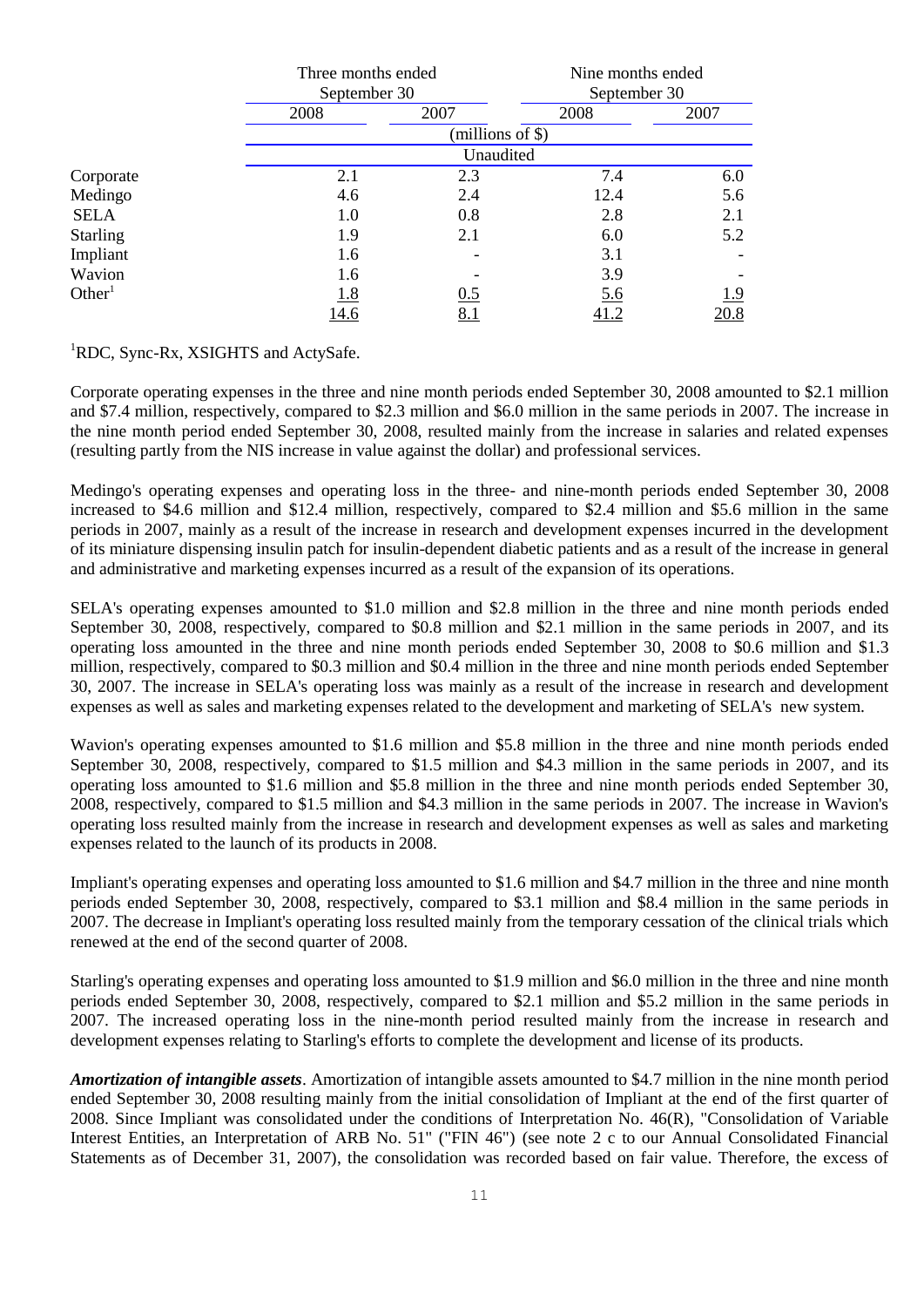Impliant's equity fair value over its reported equity and convertible loan amounts, amounted to approximately \$4.5 million and was allocated to IPR&D and charged to our results of operations in the second quarter of 2008.

## **LIQUIDITY AND CAPITAL RESOURCES**

Consolidated cash, debentures and deposits at September 30, 2008, were approximately \$36.7 million (of which \$12.1 million was restricted cash of Starling, denominated in NIS) compared with \$74.4 million (of which \$7.6 million was restricted cash of Starling, denominated in NIS) at December 31, 2007. At September 30, 2008, corporate cash, debentures and deposits were \$9.3 million compared with \$55.2 million at December 31, 2007.

The main uses of the corporate cash and other liquid instruments in the nine months ended September 30, 2008, were \$70.6 million investments and loans to our group companies (of which \$24.5 million was utilized for the purchase of 5% of Given Imaging's outstanding shares).

The investments and loans to our group companies during the nine month period ended September 30, 2008 are detailed in the following table:

| Consolidated companies (**) |      |
|-----------------------------|------|
| $($$ in millons)            |      |
| <b>RDC</b>                  | 4.0  |
| Medingo                     | 1.0  |
| Impliant( $*$ )             | 6.0  |
| $W$ avion $(*)$             | 4.1  |
| <b>SELA</b>                 | 0.6  |
|                             | 15.7 |

| Affiliated companies and other investments |             |
|--------------------------------------------|-------------|
| Given Imaging                              | 24.5        |
| Pocared                                    | 6.9         |
| <b>Brainsgate</b>                          | 6.0         |
| Safend                                     | 2.7         |
| <b>BPT</b>                                 | 1.6         |
| Enure                                      | 1.4         |
| Atlantium                                  | 2.6         |
| Kyma                                       | 1.0         |
| Ellara                                     | 1.6         |
| PlyMedia                                   | 2.5         |
| Aqwise                                     | 1.1         |
| Other                                      | 3.0         |
|                                            | <u>54.9</u> |
| Total corporate investments                | 70.6        |

(\*) Consolidated from March 31, 2008

(\*\*) These investments do not affect the cash included in the consolidated financial statements.

Consolidated working capital at September 30, 2008 amounted to \$19.8 million compared to \$61.0 million at December 31, 2007. The decrease was mainly due to lower cash, debentures and deposits balance and the increase in short term loans, which resulted mainly from the initial consolidation of Wavion and Impliant.

Consolidated loans at September 30, 2008, were approximately \$42.6 million, compared to \$5.6 million at December 31, 2007. This increase resulted mainly from a \$30 million loan utilized under the credit line described below and from a \$4.1 million resulted from the initail consolidation of Impliant and Wavion in the first quarter of 2008.

On May 15, 2008, the Company signed an agreement (the "Agreement") with Israel Discount Bank Ltd., (the "Bank") to provide us with a \$30 million credit line to be utilized within a period of 364 days from the date of the Agreement. During this period, we could draw down loans from the credit line for a three-year period bearing interest at a rate of three months LIBOR +1.3%. We agreed to pay the Bank during the term of the Agreement a fee equal to 0.24% per